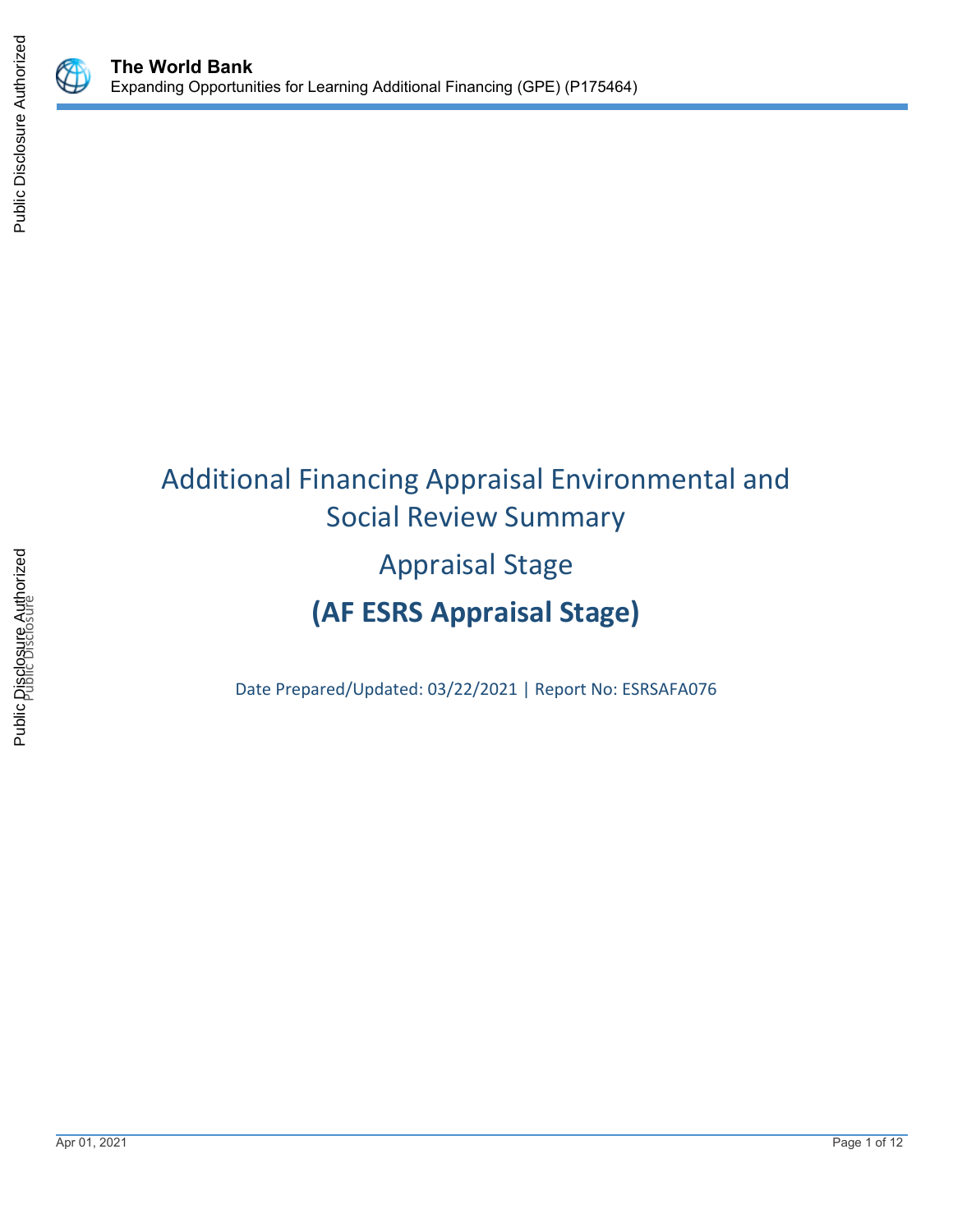

### **BASIC INFORMATION**

### **A. Basic Project Data**

| Country                    | Region                                                          | Borrower(s)                     | Implementing Agency(ies)                                |  |  |
|----------------------------|-----------------------------------------------------------------|---------------------------------|---------------------------------------------------------|--|--|
| Djibouti                   | MIDDLE EAST AND NORTH<br>AFRICA                                 | Republic of Djibouti            | Ministry of Education and<br><b>Vocational Training</b> |  |  |
| Project ID                 | Project Name                                                    |                                 |                                                         |  |  |
| P175464                    | Expanding Opportunities for Learning Additional Financing (GPE) |                                 |                                                         |  |  |
| Parent Project ID (if any) | Parent Project Name                                             |                                 |                                                         |  |  |
| P166059                    | <b>Expanding Opportunities for Learning</b>                     |                                 |                                                         |  |  |
| Practice Area (Lead)       | <b>Financing Instrument</b>                                     | <b>Estimated Appraisal Date</b> | <b>Estimated Board Date</b>                             |  |  |
| Education                  | Investment Project<br>Financing                                 | 4/14/2021                       | 6/8/2021                                                |  |  |

# Proposed Development Objective

The project development objective is to increase equitable access to basic education, improve teaching practices, and strengthen MENFOP's management capacity.

| <b>Financing (in USD Million)</b>    | Amount |
|--------------------------------------|--------|
| <b>Current Financing</b>             | 0.00   |
| <b>Proposed Additional Financing</b> | 0.00   |
| <b>Total Proposed Financing</b>      | 0.00   |

# **B. Is the project being prepared in a Situation of Urgent Need of Assistance or Capacity Constraints, as per Bank IPF Policy, para. 12?**

No

# **C. Summary Description of Proposed Project [including overview of Country, Sectoral & Institutional Contexts and Relationship to CPF]**

The project aims to address the following key sectoral challenges: (a) Early childhood education (ECE) provision is limited and, where available, at a nascent stage of development. It is constrained by a lack of classroom space and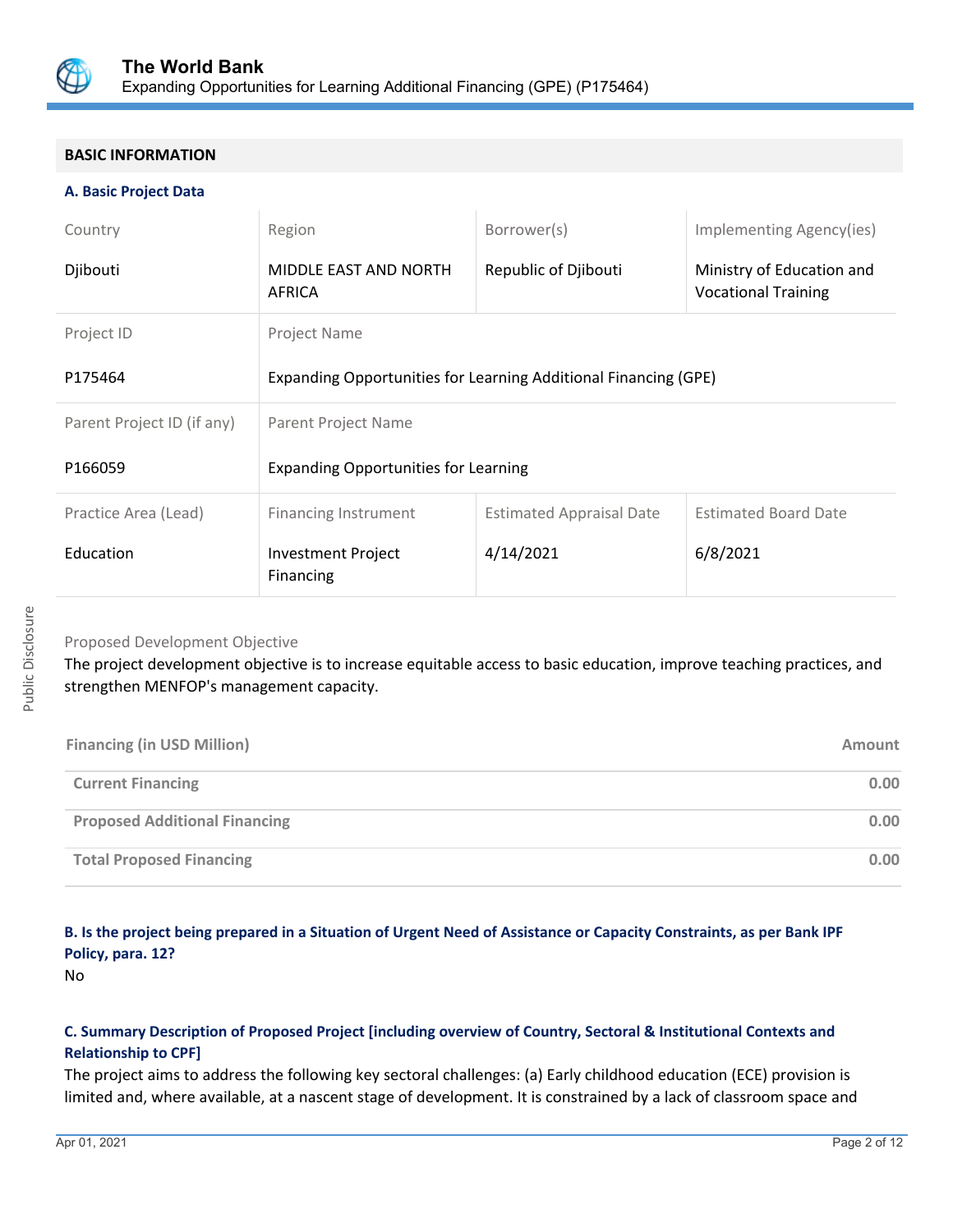

dedicated or qualified preschool teachers. Therefore, the project proposes to support the regulatory and quality aspects of ECE provision, teacher professional development and materials provision and establishment of dedicated pre-school classrooms (through construction or repurposing of existing spaces); (b) access and retention: the shortage of infrastructure in urban areas results in the curtailing of enrollments at the beginning of each school year, large class sizes and double shifting. Out-of-school rates are much higher in rural areas than in Djibouti-ville due in part to insufficient numbers of schools. Distance from school, poverty, and opportunity costs deter young children from attending, especially for girls wanting to attend lower secondary education. As a result, the project proposes to construct new or expand existing schools in strategic locations and explore innovative ways to provide educational services to rural areas, with a particular focus on girls' access to education opportunities; (c) learning and assessing: The quality of education is a central concern as shortages of key quality inputs (learning materials, teacher guides, and development opportunities) impede education quality and teachers need to develop more appropriate pedagogical practices but also receive sufficient professional in-school support. Also, the introduction of Information and Communication Technologies (ICT) into the classroom requires guidance. Another challenge is the lack of data especially related to student performance and teacher pedagogical and content knowledge skills that would allow providing targeted corrective measures. The project aims to improve teacher professional development and build on the government's current system of centralized training to a decentralized and continued support/mentoring approach. It will also explore ways to strengthen the existing assessments (year 2 and 5 national exams – OTI) and provide capacity building for ministry staff from central to school levels to be able to interpret data and act on it.

### **D. Environmental and Social Overview**

D.1. Detailed project location(s) and salient physical characteristics relevant to the E&S assessment [geographic, environmental, social]

 Djibouti's public education system is free and mandatory at the primary and secondary levels and is managed by the Ministry of Education and Professional Training (MENFOP is its acronym in French). According to data from MENFOP, there are a total of 54 public preschools, 150 public primary schools and public 39 public secondary schools in the country, benefitting roughly 1,000 preschool children, 60,000 primary school children and 40,000 secondary school children, respectively. There are a total of 60 preschool teachers, 1,125 primary school teachers and 1,112 secondary school teachers in the public sector. At the national level, the student-teacher ration is 1:39. This varies between urban and rural areas, with the highest rates in Djibouti-ville (1:44). To address this high ratio, around 43 percent of schools operate in a hybrid system, where some students go in the morning and the others in the afternoon.

There are important inequalities in access to education by regions, gender, income levels and other characteristics. Vulnerable student populations are defined by MENFOP as out of schools primary-school aged children, students in remote areas, refugees children and children with special needs.

The gender gaps in education remain a challenge. According to the preliminary findings of the 2018 household survey, enrollment rates in primary education is 74 percent, with 46 percent for girls. Enrollment rate in lower-secondary school is 63 percent, with 46 percent for girls. The Out of School Survey conducted by MENFOP in 2019 (OOSC 2019) reveals that 18 percent of girls are not attending secondary school (compared to 13 percent for boys). The rate goes up to 47 percent in rural areas (compared to 31 percent for boys). Among the barriers to girls' attendance are the limited sanitary facilities in school buildings and a lack of encouragement especially from parents living in rural areas.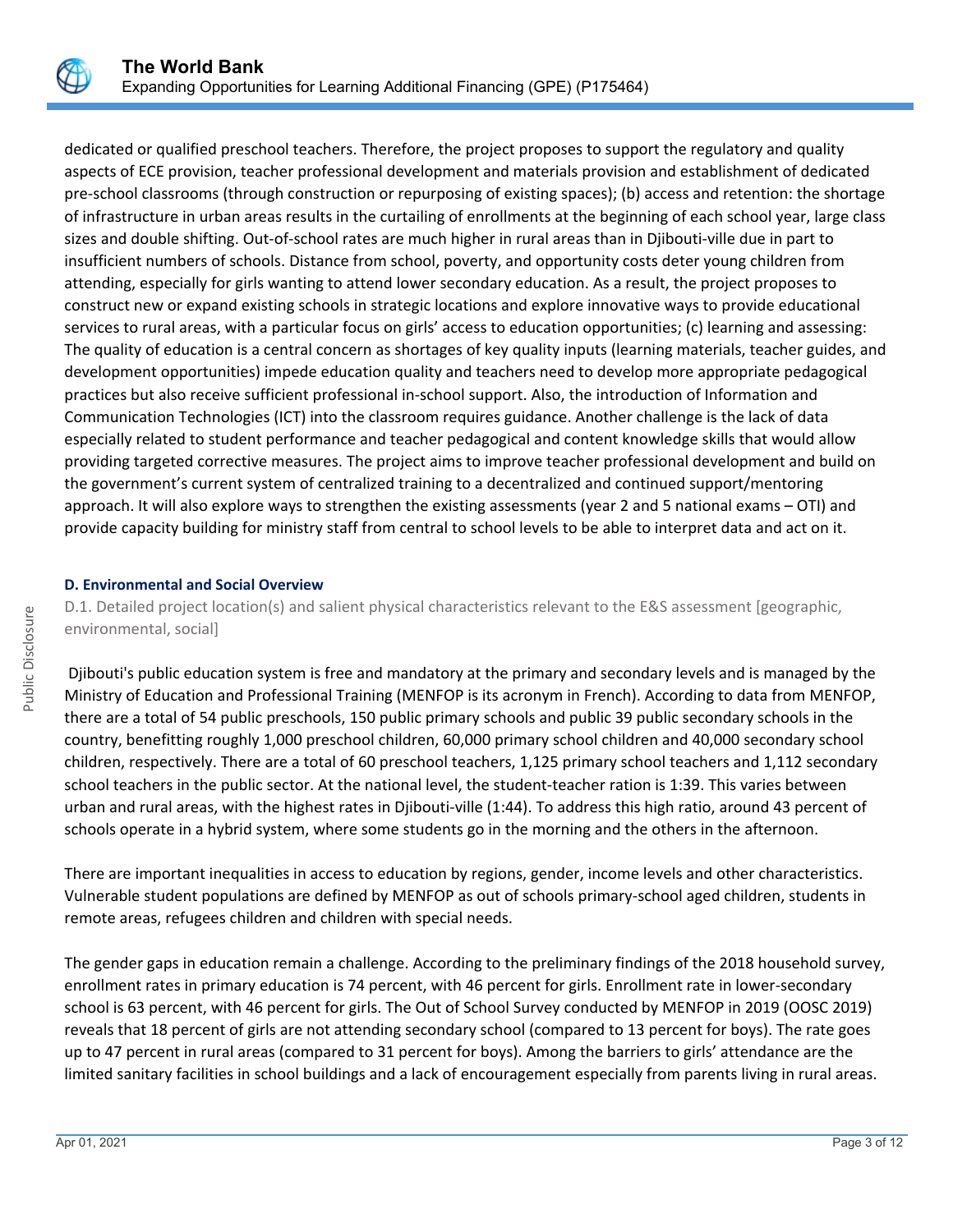

According to the United Nations High Commission for Refugees (UNHCR) records, in February 2019 the country hosted 29,214 refugees and asylum seekers as well as a significant population of economic migrants and pastoral nomads (for which population estimates vary). There are four groups of refugees: Somalis (43 percent), Yemenis (16 percent), Ethiopians (36 percent) and Eritreans (3 percent). There are refugee camps (called villages) that host 80 percent of the refugee population: two for Somalis in the south of the country and one in the north for Yemenis. In 2017, the National Refugee Law came into force and decrees were enacted that ensure the integration of refugees into national systems such as health, education and the labor market. MENFOP coordinates the provision of educational services in appropriate languages to around 3500 refugee children through three preschools, three primary schools and five professional centers. The OOSC 2019 estimates that only 42 percent of refugees between the ages of 6-10 years and 38.7 percent of refugees between the ages of 11-14 attend school at the national level.

Ensuring that children with special needs benefit from the education system is another challenge for MENFOP. The Ministry has set up a special needs office and developed a basic strategy, as well as curricula and manuals for students with visual and hearing impairments at the primary level. It has not been possible to obtain data from MENFOP on the number of special needs children benefitting from these improvements.

In the face of challenges resulting from the COVID-19 pandemic and associated school closure between March and September 2020, MENFOP developed several programs adapted to its various student populations: a distance learning program for all grades and subject matters that was broadcast through national television and another designed for schools in remote areas that is imparted via the radio; the development of an e-Learning platform for all grades that became operational in April 2020; printed curricula for students of remote rural schools and refugee students to be imparted by local trainers; and a virtual learning platform to train teachers. MENFOP also conducted communication campaigns on public health measures to prevent the spread of COVID-19. The Ministry also facilitated the end of year high school certification for all high-school students, including refugee students. MENFOP has developed a COVID-19 sanitary protocol, and schools have been reopened since September 2020.

The World Bank supports MENFOP through three projects in Djibouti: (i) the parent project "Expanding Opportunities for Learning Project - PRODA" (P166059), approved in September 2019 for US\$28.05 millions, which activities are described below; (ii) the "Education COVID-19 Emergency Project" (P174128), approved in December 2020 through a grant of US\$3.5 million designed to accelerate funding for COVID-19 to build MENFOP's capacity for remote learning and support safe school reopening; and (iii) PRODA's US\$2.3 million additional financing (P175464), which is under preparation.

PRODA (P166059) is the Parent Project of this additional financing and it supports activities designed to 1) improve the quality of and access to pre-school education; 2) expand access to and improve retention in primary and lower secondary education with a special focus on vulnerable groups; 3) build the capacity to support teaching and learning and; 4) strengthen MENFOP's management capacity and data systems.

Through its components 1 and 2, PRODA finances civil works, such as the construction of around 25-30 new primary schools, the construction of 41 new preschool classes, the rehabilitation of 150 primary school classes, the construction and rehabilitation of water and sanitation facilities in existing primary schools, as well as the rehabilitation of 20 school cafeterias. PRODA includes activities designed to improve the curricula for special needs students, such as the design of curriculum in braille or sign language and the training of teachers to impart that curriculum. Moreover, PRODA finances free meal programs designed to encourage low-income students to attend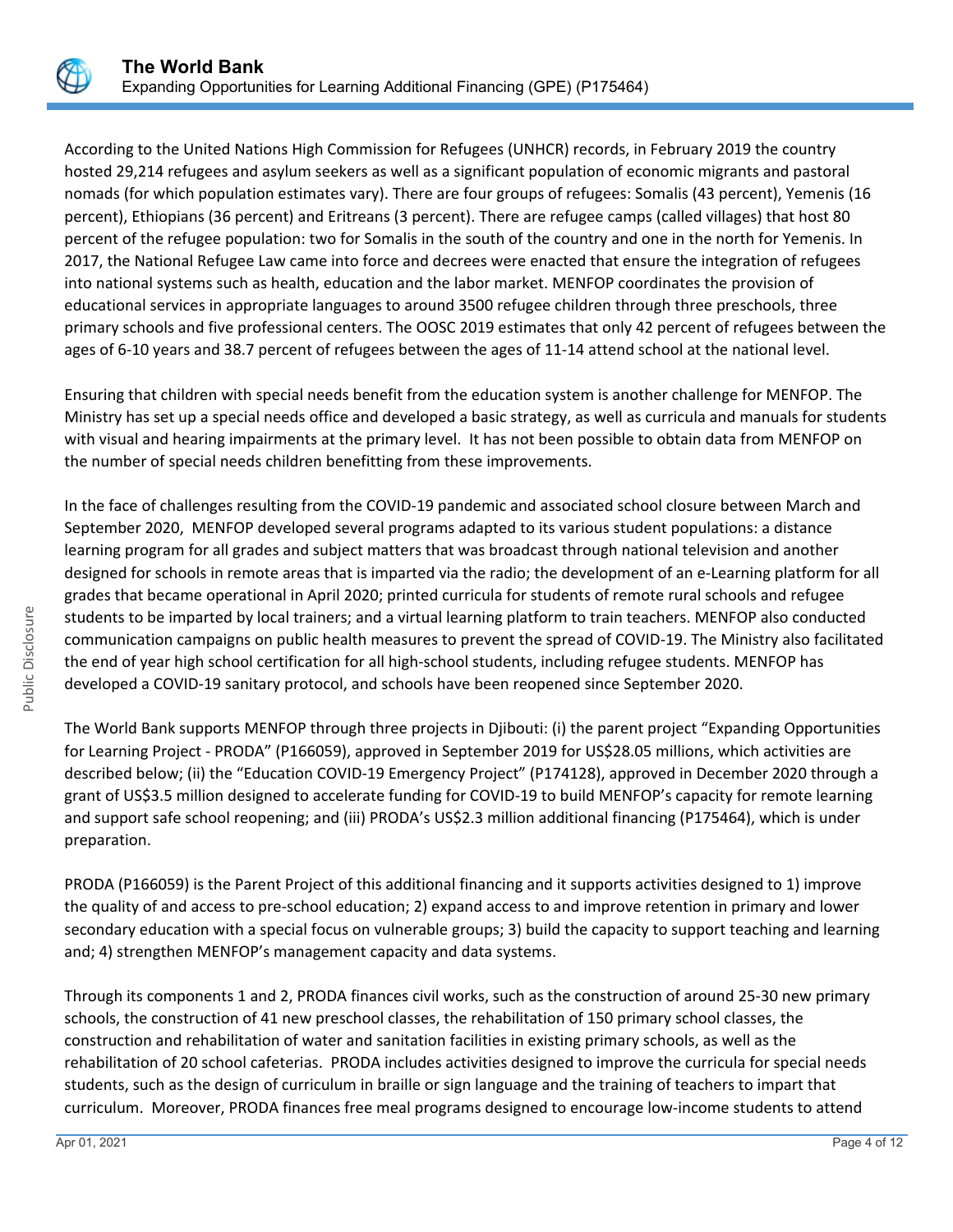

school and outreach activities for out of school children. Finally, PRODA will have a particular focus on vulnerable children, aiming at enrolling 35,000 out-of-school primary school level children with a particular focus on girls, refugee children, and children living in remote areas.

PRODA started its effective implementation in February 2020. At the time of writing, MENFOP had launched the civil works in around 50 sites in rural areas across the country, with each at a different level of execution. These include the construction of new classrooms in 24 sites, the construction of cafeterias in 13 sites, the rehabilitation of 14 primary schools, and the construction of additional latrines for girls in 6 schools. To date, no civil works associated with the construction of new school have initiated. The environmental and social performance of the Parent Project is further detailed under ESS1.

The Additional Financing (P175464) will finance IT equipment and furniture, individual national consultants and technical assistance from consulting firms (international). The project will also finance minor civil works for the rehabilitation of two offices located in the city of Djibouti: the National Education Center for Research, Information and the Production of Material (acronym CIPREN in French) and the National Training Center for School Teachers (acronym CFEEF in French). The AF is partially financed by the Global Partnership in Education (GPE).

Key project beneficiaires are expected to be around 100,000 public primary and secondary school students and around 2,230 public preschool, primary and secondary school teachers and as well 50 inspectors. D. 2. Borrower's Institutional Capacity

MENFOP is responsible for the overall project preparation and implementation. It has formed a management team across relevant departments and strengthened the capacity of its Direction Générale de l'Administration (DGA) and Project Service Unit (PSU or service de la gestion des projets) to implement projects financed by the World Bank, namely PRODA (P166059), its Additional Financing (P175464) and the "Education Emergency Response to Covid-19 Project" (P174128) with financing from the World Bank.

MENFOP's capacity to manage E&S risks and impacts at the regional level remains limited and the E&S performance under the ongoing project PRODA (P166059) is moderately unsatisfactory (more information is provided under the ESS1 description). Although MENFOP's capacity to implement the ESF instruments was strengthened by the recruitment of a part-time E&S expert in August 2020, there is a need to further strengthen MENFOP's capacity through a combination of trainings and additional human resources.

It is proposed under the AF to recruit a social development consultant on a part-time basis to support the implementation of the Stakeholder Engagement Plan (SEP), the grievance mechanism as well MENFOP's commitment to address all forms of violence in school settings. Moreover, given that the project's outreach spans across all primary school buildings in all regions, it is proposed to nominate E&S focal points among MENFOP's regional inspection teams (there are 5 regions) as well as within each beneficiary schools (there are about 150 beneficiary primary schools). Given that the AF plans rehabilitation works at the offices of CIPREN and CFEEF, it is proposed to nominate a focal point in each of these centers too.

The focal points will play an important role in supporting the implementation of the ESF instruments, including carrying stakeholder engagement activities in the field, supervising the site-specific ESMPs, ensuring compliance with MENFOP's COVID-19 protocol, operating the site-specific grievance mechanism as well as operationalize the implementation of the new protocol against all forms of violence in school settings.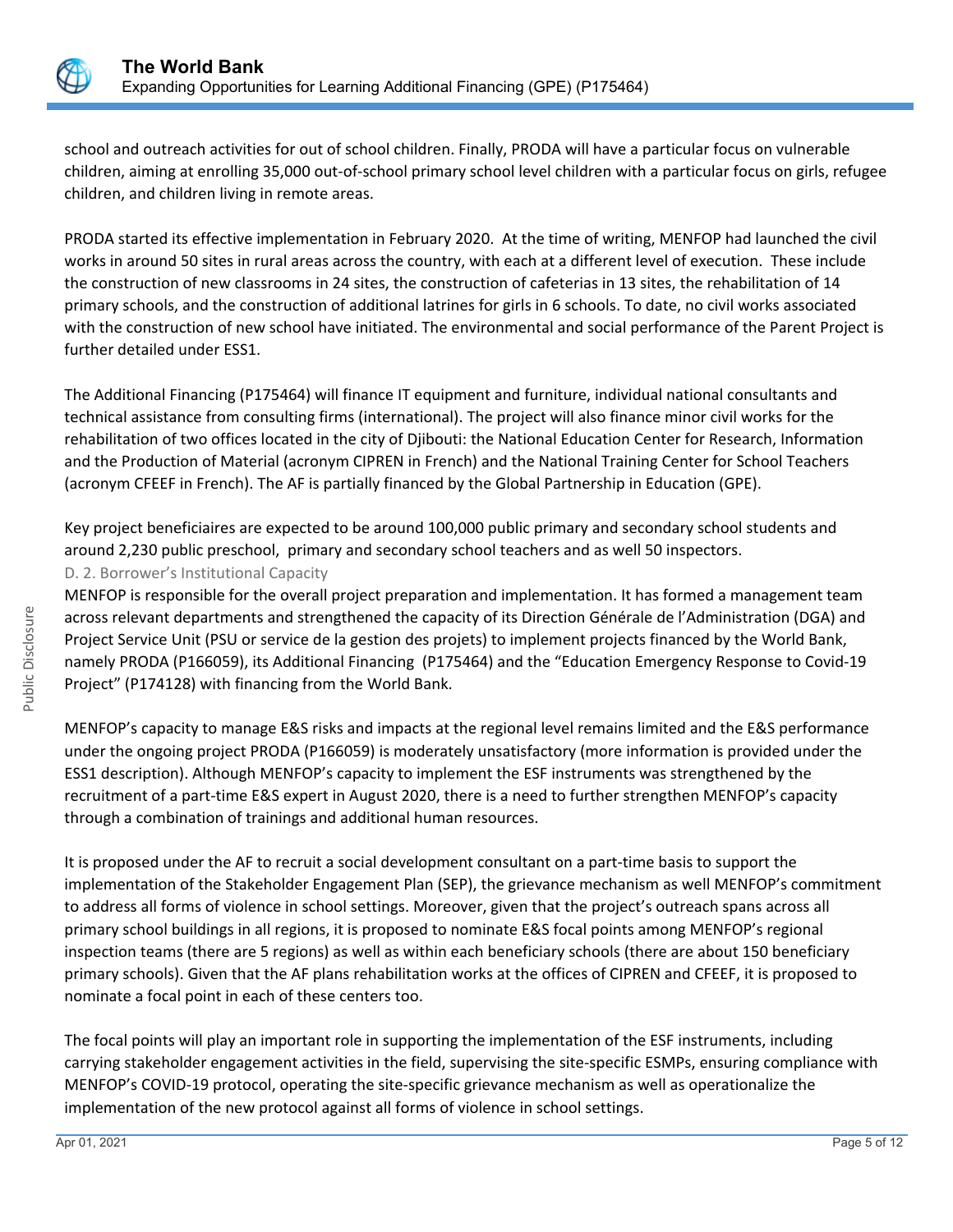

### **II. SUMMARY OF ENVIRONMENTAL AND SOCIAL (ES) RISKS AND IMPACTS**

### **A. Environmental and Social Risk Classification (ESRC) Moderate Social Risk Classification (ESRC) Moderate** Moderate

### **Environmental Risk Rating Moderate School School School School School School School School School School School School School School School School School School School School School School School School School School Scho**

The key environmental risks/impacts of the project are temporary, of low magnitude and site-specific thus rated as moderate. The project activities will involve small rehabilitation/construction civil works interventions within the facilities of existing offices of CIPREN and CFEEF, and could result in dust, noise, vibrations and the generation of solid waste and occupational health and safety issues. The project will also generate small quantities of electronic waste related to the procurement of IT equipment as well as exposure to COVID-19. The project is classified as "moderate" as the potential adverse risks and impacts on human populations and/or the environment are not likely to be significant and can be easily mitigated in a predictable manner. It is anticipated that the project will have very limited negative effects on the environment. During the implementation of the parent project implementation, the PIU has demonstrated a low capacity to manage these risks/impacts.

### **Social Risk Rating Moderate Social Risk Rating Moderate** Controllering Controllering Controllering Controllering Controllering Controllering Controllering Controllering Controllering Controllering Controllering Controller

The social risk is rated as moderate. A key social risk is failure of the project to reach poor and vulnerable students, such as those living in rural areas (in particular rural girls), children from refugee families, children with disabilities and out of school children. This risk is to a great extent mitigated by the design of the Parent Project that emphasizes improving access to education opportunities to vulnerable children, through supporting the enrollment of 35,000 outof-school children, as well as the development of regional plans that aim to address area-specific bottlenecks to ensuring all children have access to quality education, as well as awareness campaigns to boost girls' participation in schooling. The AF will only finance minor rehabilitation civil works that are expected to be implemented by a couple local contractors (for a total of 5-15 employees), and will not generate labor influx. The sexual exploitation and abuse (SEA) screening tool was applied to the project and the risk is rated as moderate. The risk of propagation of or exposure to COVID-19 as a result of project activities has been identified as a transversal risk.

### **B. Environment and Social Standards (ESSs) that Apply to the Activities Being Considered**

**B.1. General Assessment**

### **ESS1 Assessment and Management of Environmental and Social Risks and Impacts**

### *Overview of the relevance of the Standard for the Project:*

The project is expected to lead to positive social impacts by improving MENFOP's capacity to provide continuous education through remote learning, improve the quality of teaching through reforms of the curriculum, the professional development of teachers and the capacity of school inspectors, outreach to vulnerable students and improving services to special needs students.

The project entails moderate environmental and social risks and impacts associated with minor rehabilitation/construction civil works , such as noise, vibration and solid waste. Other risks are associated with project benefit distribution, electronic waste generation, potential for sexual abuse, and exposure to and propagation of COVID-19. To a large extent, some of these risks are addressed through the project design. Overall, the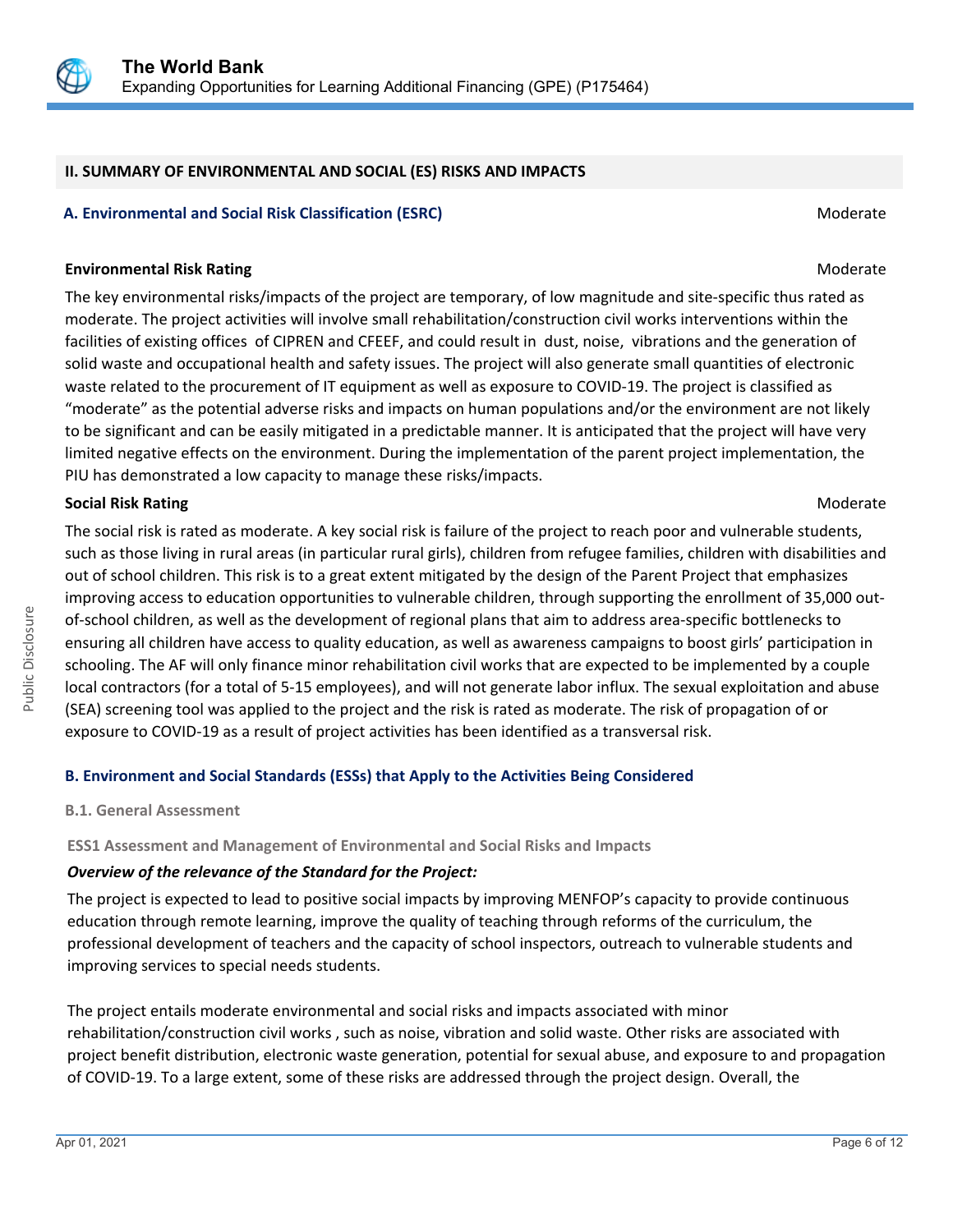

environmental and social risks are rated as moderate, as they are site-specific, predictable, and can be mitigated with the appropriate measures.

The Environmental and Social Management Framework (ESMF), the Labor Management Procedures (LMP) and the Stakeholder Engagement Plan (SEP) were prepared under PRODA (P166059) and approved and disclosed by the Bank and MENFOP in April 2019. An E&S consultant was recruited by MENFOP in August 2020.

To date, the E&S performance of the Parent Project needs to be significantly improved. The documentation attesting for the implementation of environmental and social mitigation measures associated with civil works is only partially documented and the screening sheets are not systematically applied. While the proper E&S measures were integrated to the civil works contracts and some of these measures are being implemented, such as notably, the securing the perimeters of the civil works to avoid the circulation of children and school personnel in the area, it is unclear to what extent other mitigation measures are followed through (e.g. waste management, application of COVID-19 public health measures, measures to minimize disturbances, including noise and vibration during school hours.

None of the measures associated with the prevention and management of sexual harassment and abuse have been implemented to date. In addition, while there is a phone number and email address for the reception of grievances associated with the project, no grievances nor request for information have been received to date. Also, there is no evidence that it is unclear whether information about the existence of this mechanism has been disseminated or even posted on the sites for civil works. Finally, there is a need to better raise awareness among all actors of the contents of the ESF instruments and requirements for implementation and supervision.

To address the shortfalls outlined above MENFOP and the Bank have agreed on implementing a corrective action plan, which has been outlined as one of the commitments of the environmental and social commitment plan (ESCP). The CAP includes: (i) the verification that all E&S mitigation measures are corrected on all sites with ongoing civil works; (ii) that an E&S due diligence is conducted for all ongoing and completed civil works sites, even if this is to be done ex-post; (iii) that no future civil works is allowed to start prior to the submission of screening sheets and environmental, social, health and safety (ESHS) plan to the World Bank; (iv) that MENFOP develops a ESHS supervision checklist to monitor performance and that this supervision is added to the updated ESMF (see below); (v) that the grievance mechanism is widely disseminated at each site; (vi) that a COVID-19 protocol for contractors and school settings is developed and implemented – and is part of the updated ESMF; (vii) that a protocol to raise awareness and sanctions sexual, physical and moral abuse and harassment in school settings is developed and implemented and added to the updated ESMF; (viii) that a strong training program on E&S mitigation measures for PIU members, and E&S focal points at central and regional level and other ministry personnel involved in project activities implementation will be prepared and implemented. To closely follow-up on the CAP, the production of E&S reporting will be requested quarterly.

Given the assessment above and in light of the fact that this is the first time that MENFOP is implementing a project under the ESF, the ESF instruments developed for the Parent Project have been simplified and updated to include the activities of the Additional Financing as well as those of the Education Emergency Response to COVID-19 Project (P174128) in order for MENFOP to have one single set of instruments to implement. All these instruments will be disclosed prior to appraisal.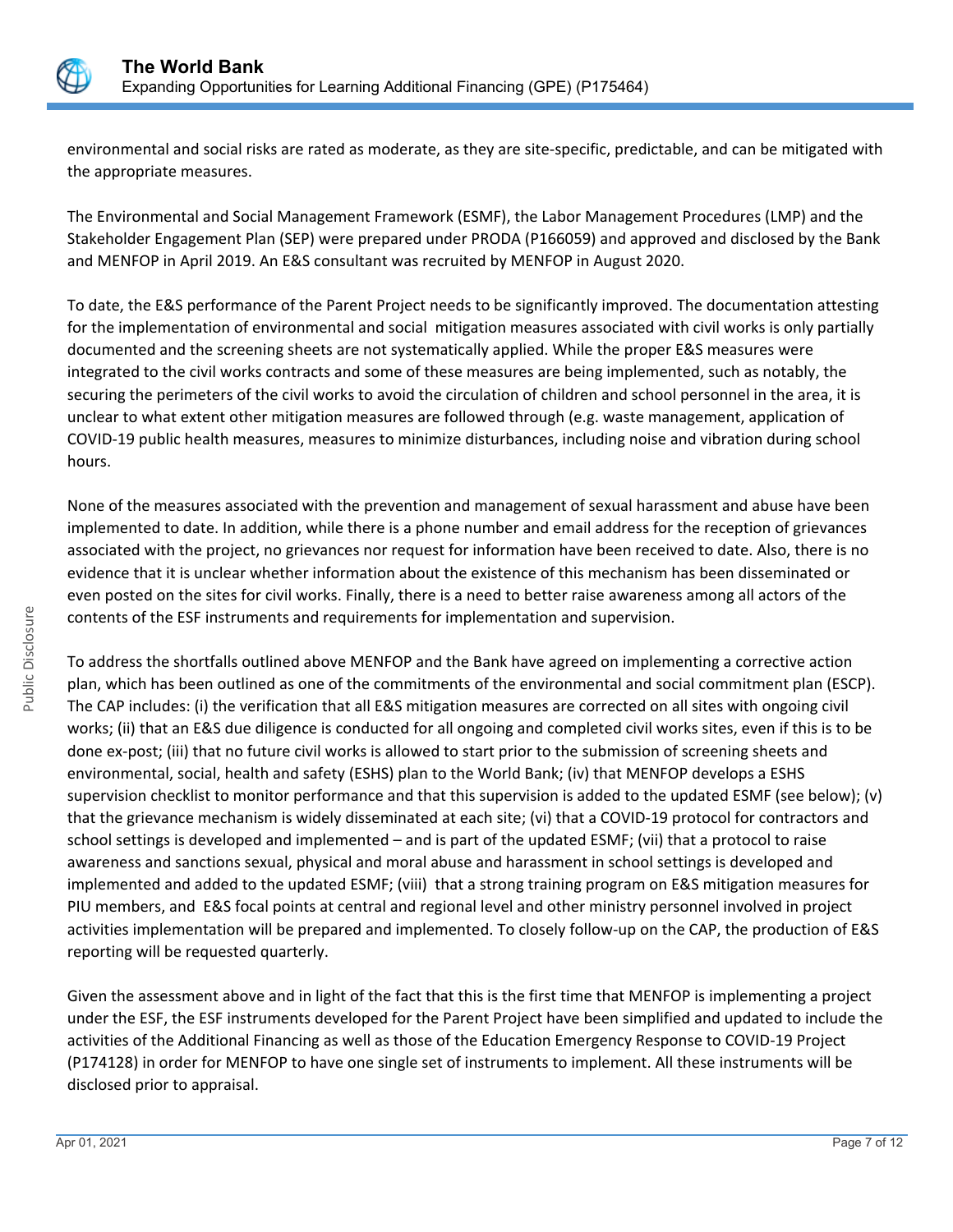

In terms of managing the E&S risks associated with the activities under the additional financing, the updated ESMF includes an electronic waste management plan, MENFOP's protocols to prevent the spread of COVID-19, such as the wearing of masks, physical distancing and the proper aeration of school premises. MENFOP has agreed to adopt a protocol that outlines a code of conduct for all teachers, school directors, pedagogical advisors, inspectors and MENFOP employees that sanctions sexual harassment in the workplace and moral, physical and sexual abuse against students. There will be sensitization training for all MENFOP staff (teaching and non-teaching) on this new protocol in a gradual manner in the course of the project implementation. In addition, the ESMF enhances the existing project grievance mechanism to account for the sensitivity of sexual abuse and account for a clear dissemination plan. Finally, the updated ESMF also includes a capacity-building plan with a clear timeline and budget.

The updated ESMF was the subject of consultations that took place virtually on March 2, 2021, with the participation of around 50 representatives from five regions. Participants included representatives from school administrations, local government administration (prefecture, regional councils), representatives of parent associations, the Ministry of Environment, the National Institute of Public Health (INSPD in French). The key findings and conclusions of these consultations are summarized in the section on ESS10 below.

## **ESS10 Stakeholder Engagement and Information Disclosure**

Key project stakeholders include beneficiary students and their parents, MENFOP officials, teachers, school administrative and teacher support personnel, as well as the contractors and primary suppliers hired under the project. Vulnerable stakeholders include the refugee student population, female students, particularly in rural areas, students who are at risk of dropping out, and students with special needs. Other affected parties include representatives from civil society, the public at large and other ministries, such as the Ministry of Health.

A Stakeholder Engagement Plan (SEP) under the Parent Project PRODA (P166059) was disclosed on MENFOP's and the World Bank's websites in May 2019. An exhaustive consultation process took place between August-October 2020 in the three communes of Djibouti-ville and in each capitals of all five regions. The consultations included the participation of the Mayor of Djibouti, the presidents of regional councils, the Prefects and their Deputies, the presidents of the communes, local elected officials, representatives of the neighborhood council, representatives of the parent associations and school directors. The main objectives were to (i) inform key stakeholders and the general public about the measures undertaken by MENFOP to ensure distance learning and other measures for rural areas in case of school closure; (ii) inform stakeholders of new health protocols in school settings to combat COVID-19 pandemic and (iii) inform stakeholders of new curriculum and testing advances promoted under PRODA.

Moreover, MENFOP conducted a COVID-19 campaign and a campaign to reach out to out-of-school children and parents, but it was not possible to obtain from MENFOP detailed information on the activities, locations and the audiences reached. These two campaigns will be regularly implemented and will be part of the updated SEP (see below). Moreover, while there is a phone number and email address for the reception of grievances associated with the project, no grievances nor request for information have been received to date. This suggests that the existence of this mechanism has not been widely disseminated or is not even posted on the sites for civil works.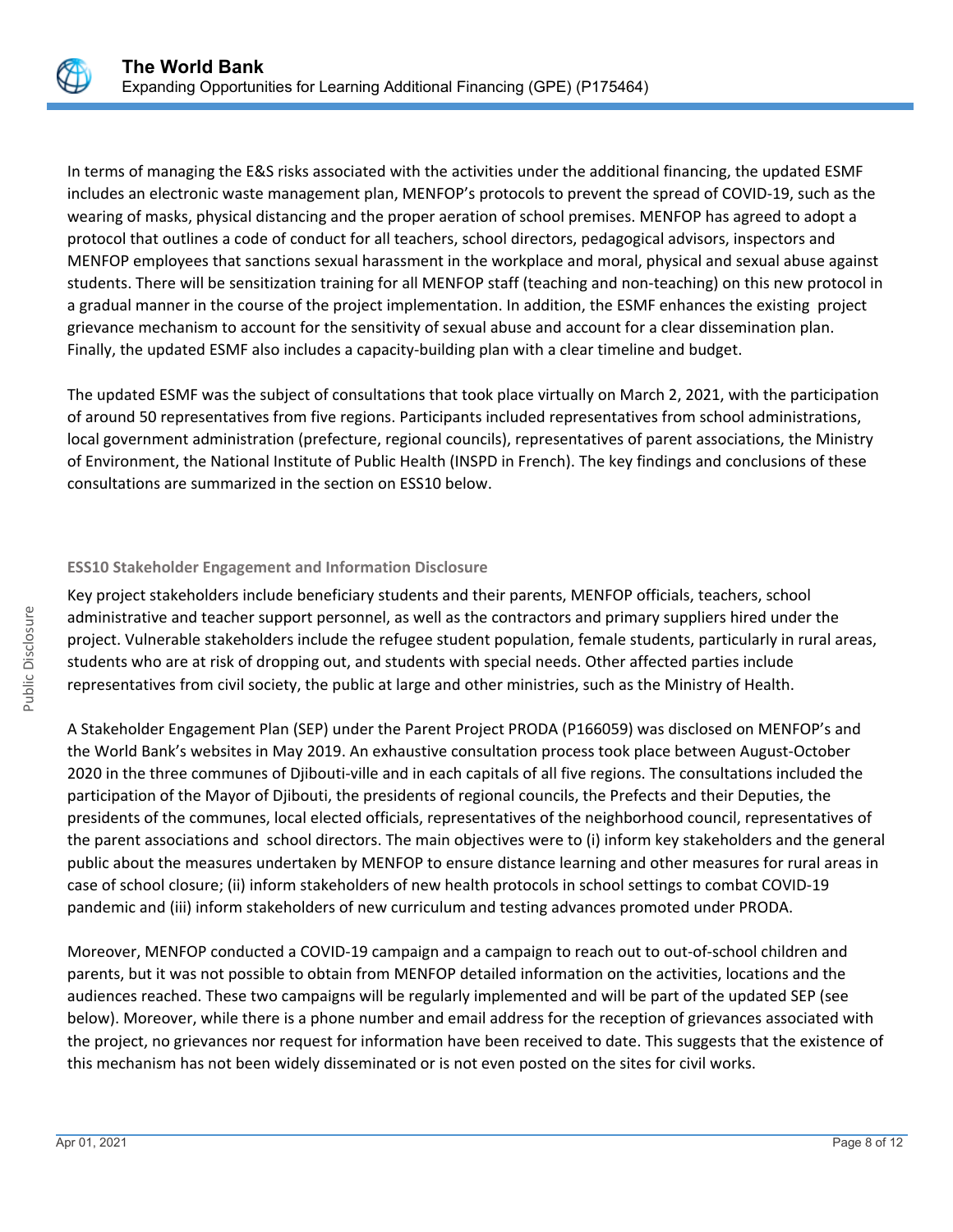

Consultations on the AF and the updated ESF instruments were conducted on March 2, 2021, with the presence of around 50 stakeholders representing local governments, parent associations, school administration and teachers' representatives. Given the context of the COVID-19, the participants joined virtually from the capitals of each of Djibouti's five regions. The consultations highlighted the need to expand MENFOP's support in preschool services. The representative from the national institute of health of Djibouti (INSPD) highlighted the need to continue awareness-raising on public health measures related to COVID-19 but also on simple hygiene measures that would diminish the impacts of viruses. Representatives from the regions indicated that many rural areas still lack the most basic infrastructures in the school settings (i.e. access to water and electricity, latrines, etc..). MENFOP responded that the selection of schools that will benefit from these infrastructure improvement was based on a series of indicators that identified the schools that were most in need. Finally, some stakeholders highlighted the need for additional security measures for students who are residing in dormitories. MENFOP responded that they are planning to mainstream a model for the operation of dormitories based on a pilot in Obock, which would include more security measures to prevent instances of harassment and abuse in such settings.

MENFOP has updated the SEP to account for the activities of the additional financing as well as the Education COVID-19 Emergency Project (P174128). In addition to disseminating and engaging stakeholders about the environmental and social risks associated with the project, the consolidated and updated SEP includes activities under the COVID-19 public health campaign for parents and students, activities under the back-to-school campaign, the various awareness-raising and training activities that will be undertaken during project implementation (i.e. training of education structure E&S focal points, training of contractors on E&S management for activities under the Parent and Emergency projects, awareness raising on soon to be adopted sexual harassment and abuse prevention protocol, etc.…). Finally, the updated SEP includes the dissemination of the existence of the grievance mechanism and an enhanced channel to address sensitive grievances, such as those associated with sexual harassment or abuse. The updated SEP will be disclosed prior to appraisal and implemented throughout the three projects' life cycles. As part of the environmental and social commitment plan (ESCP), it was also requested that MENFOP hired a part-time social development consultant to support the implementation of the violence prevention protocol outlined above and the updated SEP.

### **B.2. Specific Risks and Impacts**

**A brief description of the potential environmental and social risks and impacts relevant to the Project.**

# **ESS2 Labor and Working Conditions**

Project workers include around 20 direct workers who are civil servants who form the project's management team across relevant MENFOP departments, in particular the Direction Générale de l'Administration (DGA) and the Project Service Unit. Other workers include contracted workers, estimated 5-7 individual consultants (mostly nationals) and employees of consulting firms that may be hired to provide technical assistance. Other contracted workers include about 10 employees under one or two national contractors that will be hired to conduct the rehabilitation works. Labor influx is not expected under the additional financing as all civil works and most technical assitance assignments will take place in Djibouti ville. In terms of primary suppliers, the project will include internet providers such as Djibouti Telecom, as well as IT hardware and software suppliers and furniture suppliers.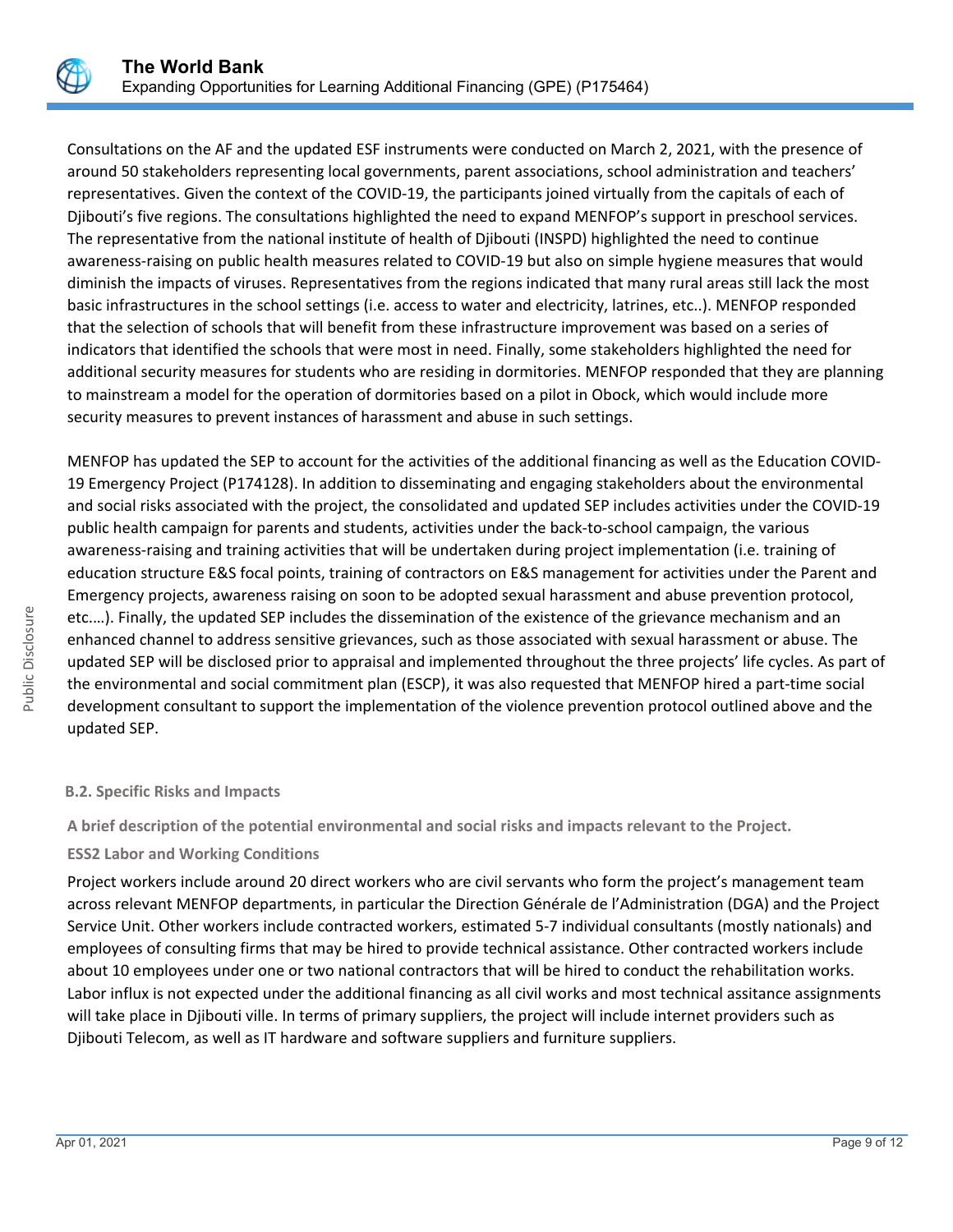

Occupational health and safety (OHS) risks are expected to be moderate and mostly limited to construction activities such as exposure to dust and noise and the risks of physical hazards (falls, injuries through moving equipment, etc…). The main risk remains exposure to and the propagation of COVID-19 as a result of project activities. This will requires careful mitigation measures, especially for activities in remote rural areas with limited health facilities.

MENFOP has already prepared labor management procedures (LMP) for the ongoing PRODA (P166059). The LMP sets out the way project workers will be managed in accordance with the requirements of national laws and ESS2. The existing LMP includes requirements for: working conditions and terms of employment; nondiscrimination and equal opportunity; worker's organizations; prohibition of child labor, minimum age and forced labor; grievance mechanisms; maintenance of training records; documentation and reporting of occupational accidents, diseases and incidents; and emergency prevention and remedies for injuries, disability and disease.

This LMP has been updated to include the categories of workers associated with the activities of the additional financing. In addition to the existing measures, it will include public health measures to prevent the spread of COVID-19. MENFOP will incorporate the requirements of the updated LMP into technical assistance and individual contracts and suppliers, together with appropriate noncompliance remedies. The updated LMP will also include incident/fatalities notification procedures.

### **ESS3 Resource Efficiency and Pollution Prevention and Management**

The Project will generate solid and electronic waste during both the construction and operational phases, as well as dust emission, noise and vibrations during rehabilitation activities. The updated ESMF includes a generic environmental and social management plan (ESMP) and e-waste management procedures.

# **ESS4 Community Health and Safety**

Community health and safety risks associated with this project are expected to be moderate. The risks associated with sexual harassment and abuse have been assessed and rated as moderate. These behaviors, which could potentially be perpetrated by project workers or beneficiaries, such as school personnel and teachers, could have significant impacts, but are not resulting from labor influx associated with the project and could occur independently of its activities. While MENFOP's performance on addressing potential risks of sexual harassment has been poor in the context of the Parent Project, it has committed to address this risk through the adoption and implementation of a protocol against all forms of violence in school settings that is applicable to all MENFOP personnel as well education staff. The protocol is included in Annex 14 of the updated ESMF "Protocole Relatif a la Prevention et la Protectiond es Violences". It strictly sanctions all forms of physical, moral, psychological and sexual violence, plans for the establishment of committees in all school settings to conduct awareness raising, and document and manage associated complaints.

Another key risk associated with community health and safety is the risk of exposing community members and project beneficiaries to COVID-19 and is transversal to all project activities. The updated ESMF includes in Annex 6 the COVID-19 prevention and management protocol developed by MENFOP (Protocole sanitaire pour la capitale et les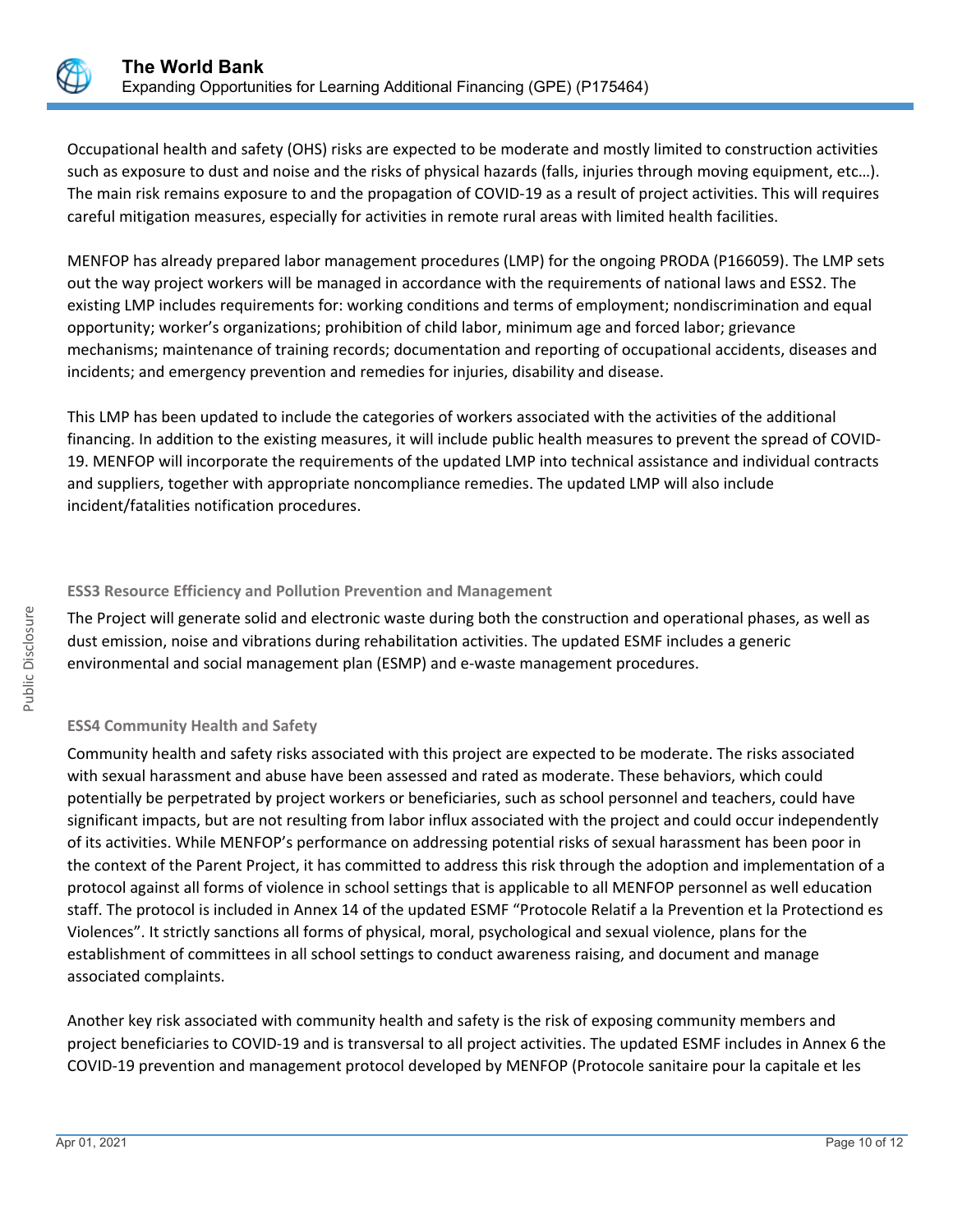

regions pour la rentree scolaire 2020/2021), which highlights all sanitary public health measures to be implemented such as physical distancing, wearing masks, handwashing, communication requirements, etc…).

The risks associated with the use of security personnel is not relevant for the project, as no private or public security force will participate in its implementation.

The updated ESMF includes all the additional risks and mitigation measures highlighted above. The revised instrument also describes how the Project will serve vulnerable and disadvantaged beneficiaries, such as students with disabilities, refugee students, female rural students and children who are susceptible to dropping out.

**ESS5 Land Acquisition, Restrictions on Land Use and Involuntary Resettlement**

While ESS5 is applicable to the Parent Project, this ESS is not relevant to the activities of the additional financing. Civil works will be limited to rehabilitation works within two MENFOP offices in Djibouti ville.

**ESS6 Biodiversity Conservation and Sustainable Management of Living Natural Resources**

This ESS is not relevant to the activities of the additional financing.

**ESS7 Indigenous Peoples/Sub-Saharan African Historically Underserved Traditional Local Communities** This ESS is not relevant as there are no groups or individuals in Djibouti meeting the definition of indigenous communities.

# **ESS8 Cultural Heritage**

This ESS is not relevant to the activities of the additional financing as the civil works are limited to rehabilitation works in-situ.

**ESS9 Financial Intermediaries**

This ESS is not relevant to the activities of the additional financing.

### **B.3 Other Relevant Project Risks**

The main relevant risk is linked to the project PIU capacity to manage E&S risks during construction/rehabilitation works. this capacity need to be improved and the periodicity follow up increased to quarterly.

# **C. Legal Operational Policies that Apply**

# **OP 7.50 Projects on International Waterways** No